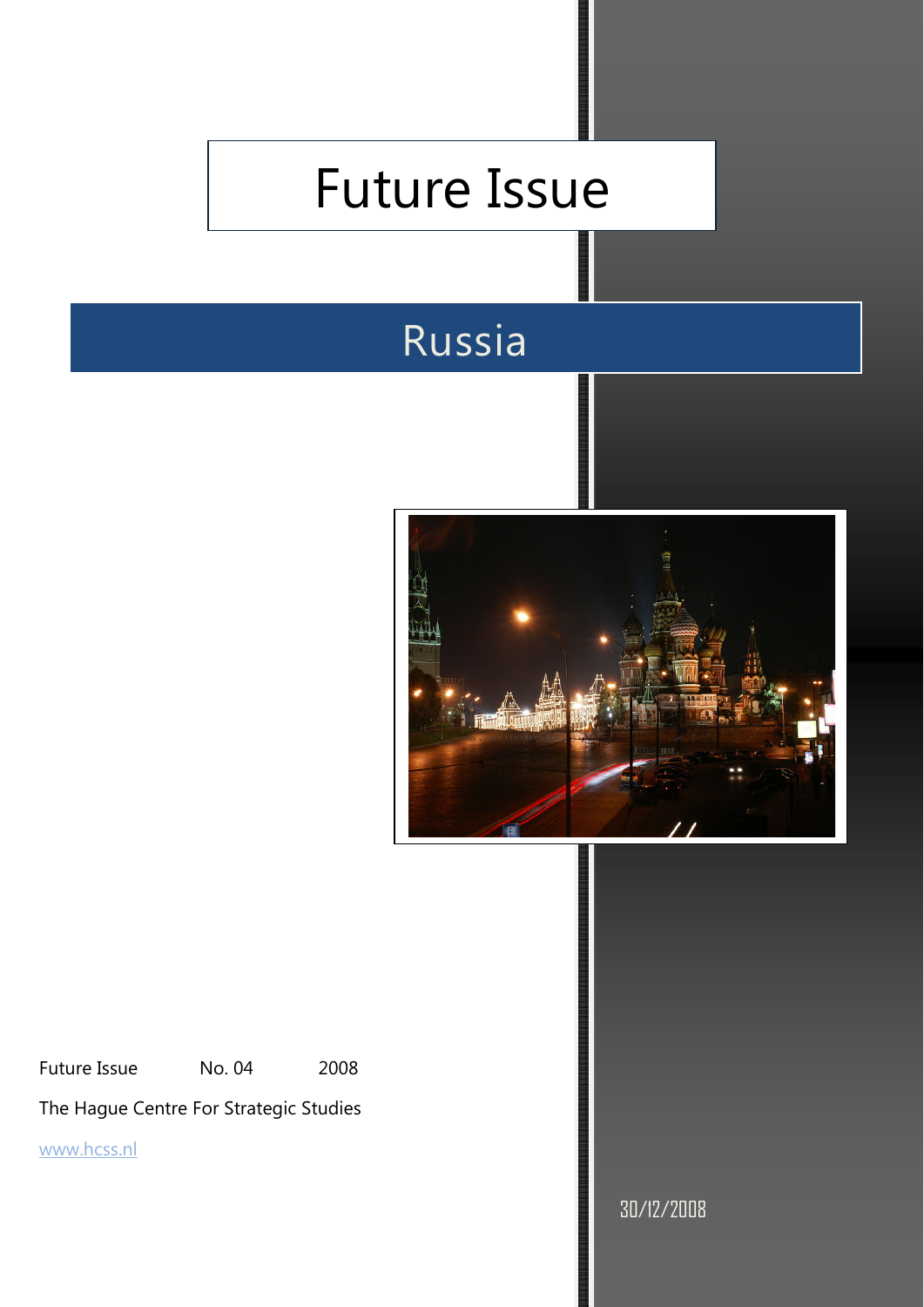## Russia in Brief

In the worldwide power shift that is taking place last years it seems that Russia is gaining a more significant profile too. Having assessed that the US power is weakening Russia claims a more pregnant role on the world stage. HCSS has collected and analysed Russia-specific foresight studies (74) published since 1995. This Future Issue elaborates on the possible future developments by analysis of trends, drivers and the impact on security. Based on insights derived from these major foresight studies the analysis was done in four main sections – what we can learn from the foresight studies in general; the main aspects of Russia they see changing within the coming years; the key drivers they see fuelling those changes. Finally some wild cards are developed that may affect planning assumptions for future interactions of Russia are presented.

### Drivers - Explaining Variations in Russia

#### **Indicators**

*Polity*: centralisation, stability, democracy, strength and corruption. *Economy*: differentiation, growth, freedom of the market, competitive advantage, openness. *Society*: population growth, civil society development, tolerance. *Russia in the world*: restraint, power instrument, appeal of foreign investment climate. **Drivers / Underpinning mechanisms** 

Dependence on energy, Regionalism, Security, WTO membership, Competitiveness, Good Governance, Corruption, Middle Class Growth, Foreign Direct Investments, Modernisation, Protectionism, GDP Growth, Western Ties

#### **Impact on security / business**

Certainties surrounding Russia's future are hard to give. Analytical conclusions seem to be more relevant than political correctness.

Russia has once again emerged on the radar screen of the Western security community. Figure 1 illustrates how often Russia is being searched on Google (upper trend line) and how often it appears in Google News articles (lower trend line). It shows that in 2008, Russia was mentioned more frequently in the international press than in previous years with an important peak during the Russia-Georgia conflict in August-September 2008 (see red ovals).

The more assertive international policies pursued by the new Medvedev – Putin leadership tandem coupled with a long-standing and deep security nexus between Russia and certainly the rest of

Europe in both traditional and 'new' security issues (energy, cybercrime, environmental issues) triggered us to devote a special Future Issue to this country.

#### **Trends in foresight studies**

After a period of relative neglect, interest in Russia's future is increasing again, as witnessed by the marked and growing upswing in the number of foresight studies on Russia in recent years. Interest in Russia's future is also widening – with both general and specific foresight studies on topics such as energy, politics or security policy on the rise. A few issues (such as demography and economics) remained of interest throughout the period; a few others (such as security and energy) only reemerged in the second half of this decade.

Only research institutes have shown a relatively constant (and of late also modestly growing) interest in analyzing Russia's future. Governments continue to show patchy



**Figure 1: Russia on Google Trends 2004 - 2008**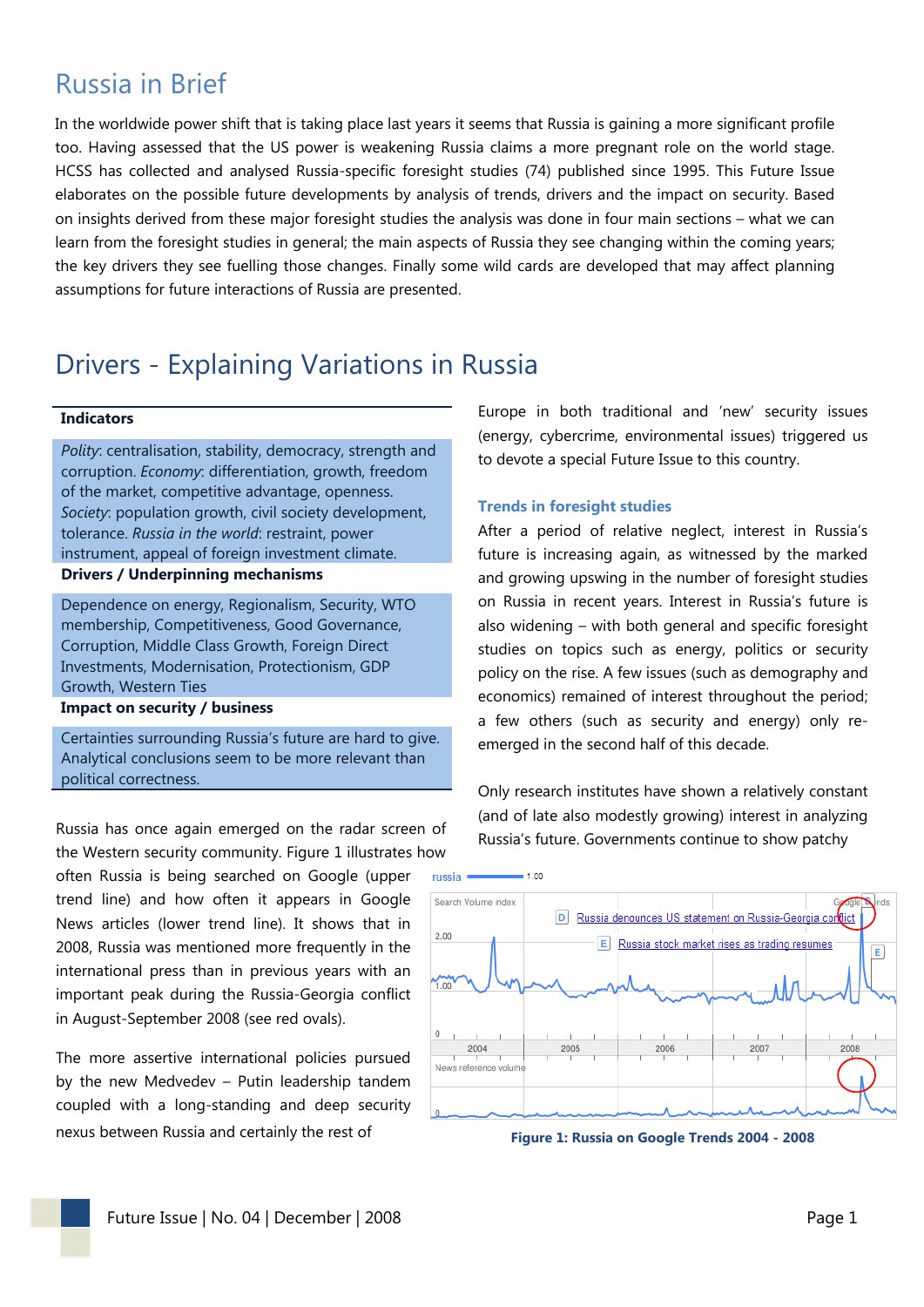|                        | Year of publication |      |      |      |           |      |      |      |      |           |           |           |           | <b>Count of Number of Records</b> |  |  |  |  |
|------------------------|---------------------|------|------|------|-----------|------|------|------|------|-----------|-----------|-----------|-----------|-----------------------------------|--|--|--|--|
| Subject (key wor       | 1995                | 1998 | 1999 | 2000 | 2001      | 2002 | 2003 | 2004 | 2005 | 2006      | 2007      | 2008      | $\bullet$ | $\mathbf{1}$                      |  |  |  |  |
| Agriculture            |                     |      |      |      |           | o    |      |      |      |           | $\bullet$ |           | $\bullet$ | $\overline{2}$                    |  |  |  |  |
| Demography             | $\bullet$           |      |      |      | $\bullet$ |      |      |      |      | $\bullet$ |           |           |           | 3                                 |  |  |  |  |
| Economy                | $\bullet$           |      |      |      |           |      |      |      |      |           |           | $\bullet$ |           | $\overline{a}$                    |  |  |  |  |
| Energy                 |                     |      |      |      |           |      |      |      |      |           |           |           |           | 5                                 |  |  |  |  |
| Environment            |                     |      |      |      |           |      |      |      |      |           |           | $\bullet$ |           | 6                                 |  |  |  |  |
| Food                   |                     |      |      |      |           |      |      |      |      |           | $\bullet$ |           |           |                                   |  |  |  |  |
| Foreign Policy         |                     |      |      |      |           |      |      |      |      |           |           |           |           |                                   |  |  |  |  |
| General                |                     |      |      |      | ۰         |      |      |      |      |           |           |           |           |                                   |  |  |  |  |
| Health                 |                     |      |      |      |           |      |      |      |      |           | $\bullet$ |           |           |                                   |  |  |  |  |
| Migration              |                     |      |      |      |           |      |      | e    |      |           |           |           |           |                                   |  |  |  |  |
| Politics               |                     |      |      |      |           |      |      |      |      |           |           |           |           |                                   |  |  |  |  |
| <b>Security Policy</b> |                     |      |      |      |           |      |      |      |      |           | $\bullet$ |           |           |                                   |  |  |  |  |
| Technology             |                     |      |      |      |           |      |      |      |      |           | $\bullet$ |           |           |                                   |  |  |  |  |
| Transportation         |                     |      |      |      |           |      |      |      |      |           |           |           |           |                                   |  |  |  |  |

Count of Number of Records (size) broken down by Year of publication vs. Subject (key words).

interest in Russia's future, despite recent changes in Russia's behaviour and outlook. Whether or not this will change in the near future may be an interesting indicator of Russia's real increasing policy relevance.

#### **HCSS Assessment**

The West has invested considerable resources in the study of Russian (security and non-security) trends during the Cold War. The unique research infrastructure and body of knowledge that emerged out of this singular effort, while far from perfect, has atrophied quickly and dramatically on both sides of the Atlantic since the end of the Cold War. During the Yeltsin period, the emergence and accessibility of high-quality domestic Russian scholarship compensated to a large extent for the West's declining knowledge on Russia. Pockets of deep expertise on a few (mostly economic and to a lesser extent political-economic) dimensions of Russia's present and future also emerged in the international private sector. But with Russia's apparent recent change in direction, the accessibility and quality of domestic Russian scholarship has greatly deteriorated. We do not

as yet see an increase in the quantity or quality in Western foresight studies data that would seem commensurate with the analytical tasks at hand. The absence of more systemic knowledge about the country's present and future may lead to dire policy mistakes in public and private sectors alike.

**Figure 2: Trends in Foresight Discourse**

#### **Robust Findings**

What do the various "Future Russia's" that emerge out of these foresight studies look like? To answer this question, the HCSS Metafore team analysed the aforementioned 74 foresight studies in search of 'robust' findings – i.e. insights about Russia's future that are shared in a large set of foresight studies and could therefore be said to be more reliable. HCSS analysts coded these insights in 4 groups of parameters: Russia's polity, economy, society and foreign and security policy (see Figure 4). To give an example: if in one particular scenario Russia's future was fully democratic, we scored that scenario as a '3' on the democracy parameter. The main intuition behind the scoring was that higher values – wherever possible – are thought by HCSS to represent

| Year of publication        |      |          |      |      |      |      |      |      |      |      |      |      | <b>Count of Number of Records</b> |  |  |
|----------------------------|------|----------|------|------|------|------|------|------|------|------|------|------|-----------------------------------|--|--|
| Source (government; res    | 1995 | 1996     | 1999 | 2000 | 2001 | 2002 | 2003 | 2004 | 2005 | 2006 | 2007 | 2008 | * 1                               |  |  |
| Academic Institute         |      | <b>B</b> |      | 18   | ٠    |      |      |      | ۰    | ۰    |      |      | $^{\circ}$ 2                      |  |  |
| Commercial                 |      |          |      |      |      |      | ٠    |      |      | B    | ٠    | ۰    | . .                               |  |  |
| Government                 |      |          | ٠    |      | ٠    |      | ٠    |      | ٠    | ۰    | ٠    |      | . .                               |  |  |
| International Organization | ٠    |          |      |      |      |      | ٠    |      | ٠    |      |      |      |                                   |  |  |
| Journal                    | ٠    |          |      |      |      |      |      |      |      | ٠    | ۰    |      |                                   |  |  |
| <b>NGO</b>                 |      |          |      |      |      |      |      |      |      |      |      |      |                                   |  |  |
| Research Institute         |      |          |      |      | ۰    |      | ٠    | ۰    |      | ÷    |      |      |                                   |  |  |

Count of Number of Records (size) broken down by Year of publication vs. Source (government; research institute; NGO; IGO; commercial ins.

**Figure 3: Publication by Source Type**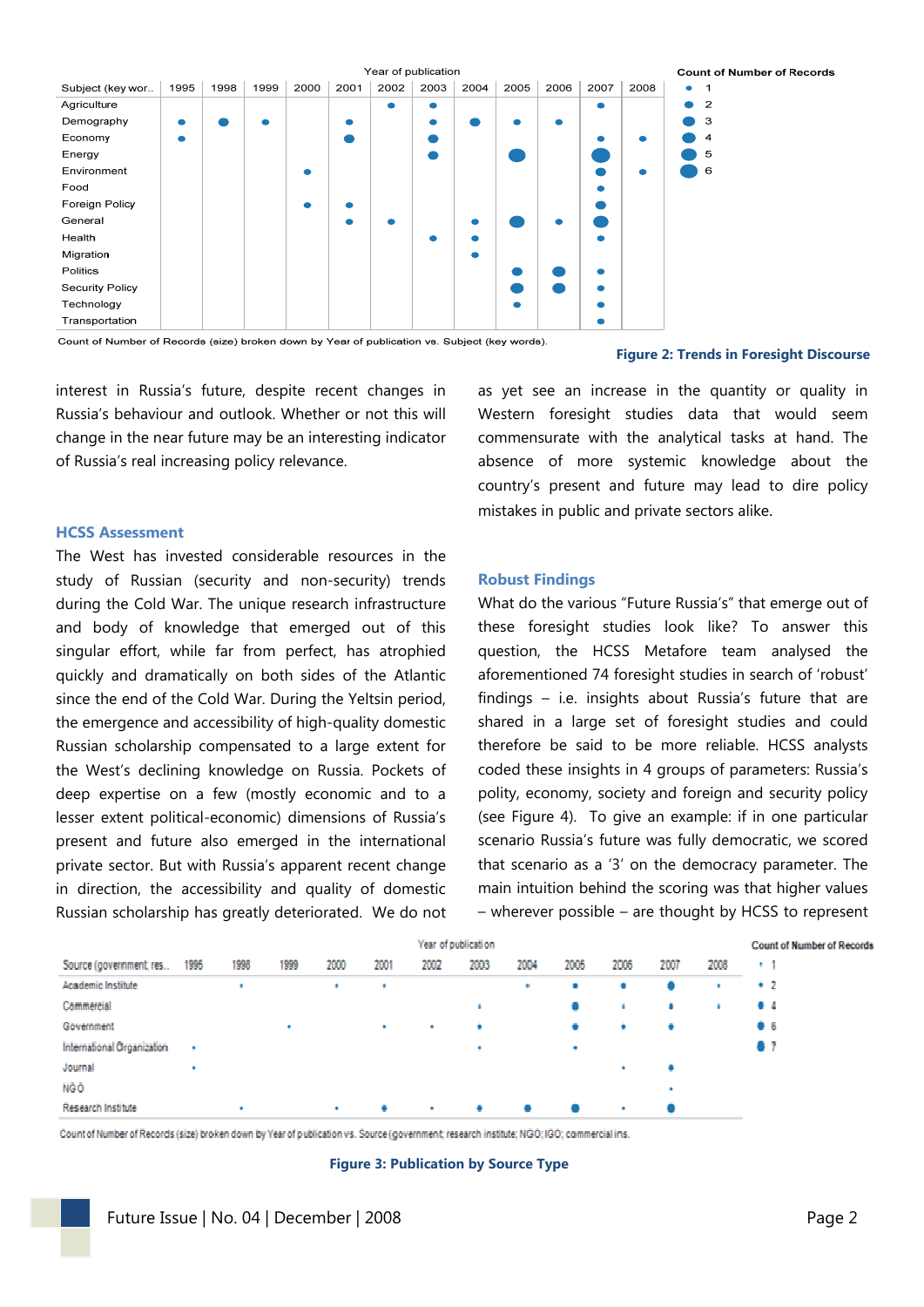

#### **Figure 4: Meta-Analysis**

'better' future Russia's. It becomes apparent that there is not a **single** parameter in this set of data on which the various studies come even close to concurring. Put simply, everything we think is important about Russia's future appears extremely uncertain in these studies. There is not a single area of certainty. Even the muchvaunted (both in the West and even more so in Russia itself) stability that Putin claims to have re-established in Russia is questioned in all of these studies.

#### **HCSS Assessment**

The strong consensus view that emerges out of these foresight studies is that Russia is much less stable than the Western policy community (in public and private sectors) realizes. HCSS strongly concurs with this view. The presumably strong 'vertical of power' that Putin claims to have restored throughout the Russian Federation is much more likely to prove as brittle as its historic Russian and Soviet predecessors. The Putin regime has squandered a unique window of opportunity with broad political support and a propitious internal and external environment to further reform the Russian Federation. Absent any major and abrupt changes (see the Wild Cards later on), Russia is unlikely to be able to evolve or decree its way out of her energy dependency, with all of the ensuing political, economic, social and foreign and security policy consequences.

#### **Main Drivers**

What are the main determinants driving Russia's future developments? The various main drivers that could be found back in the examined foresight studies were coded, shaping Russia's future. Figure 5 shows drivers that occurred in at least 15 foresight studies  $-$  they were again coded on a 1-3 scale as explained in the labels. They are presented from left to right in growing importance (i.e. the right-most driver, 'Western Ties', is the most frequently mentioned driver: it is found back in 27 studies, with a few more studies claiming future ties with the West will be weak). Western ties (27 mentions) and GDP growth (26 mentions) are the single most important drivers coming out of these studies; also middle class growth, foreign direct investment, modernization/innovation and protectionism score high (23 each).

With respect to the driver values, there appears to somewhat more coherence between the studies than

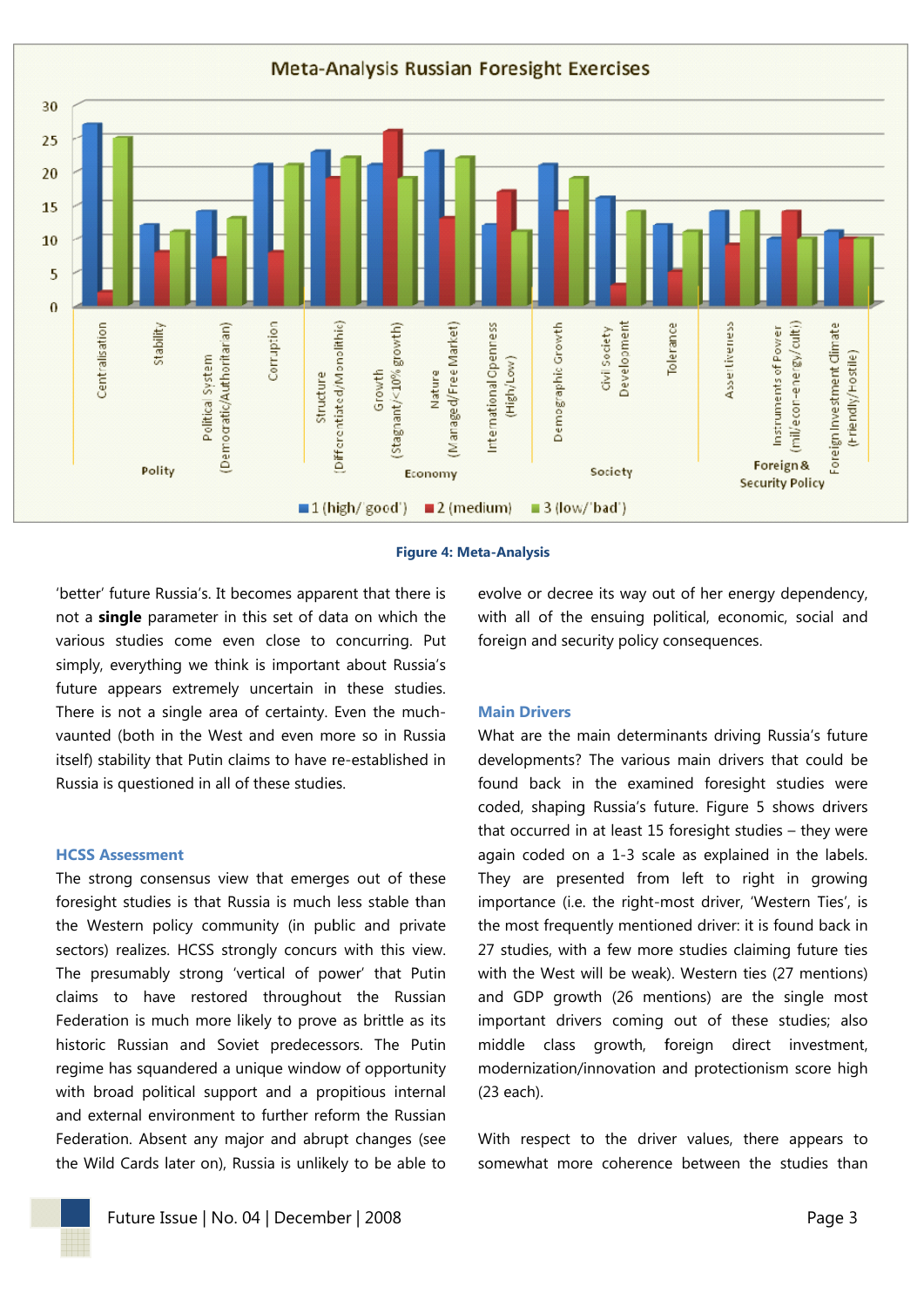

**Figure 5: Main Drivers** 

was the case for the Russia parameters. Two drivers had quite significant agreements:

- Security significantly more studies anticipate  $\bullet$ security to remain low rather than high.
- Competitiveness expected by more to be high rather than low.

On two more drivers there were smaller but still striking agreements:

- Corruption more anticipate that it will remain high
- GDP growth also here more expect strong GDP  $\ddot{\phantom{a}}$ growth to continue.

#### **HCSS Assessment**

Our own intuition is that Western studies tend to overestimate Western policy influences on Russia's development. The track record on this score to date is mixed at best, and we are clearly witnessing  $-$  in public and policy circles alike  $-$  a backlash against perceived excessive subservience to the West. Direct Western policy levers are extremely limited (although indirect ones - such as popular cultural/Western lifestyle influences via movies, internet, and travel  $-$  are often underestimated). Our own top-3 in terms of important drivers of Russian change would include the price of oil, reform and openness to the outside world. We suspect the first two to be inversely correlated (i.e. the higher the price of oil, the less 'normalization') and remain uncertain about the latter one.

#### **Wild Cards**

Based on both our meta-analysis of existing foresight studies and on our own reading of the situation, we strongly recommend decision makers to test their current planning assumption of their Russia policy against a number of plausible and extremely highimpact 'wild cards' - a few illustrative ones will be described here succinctly:

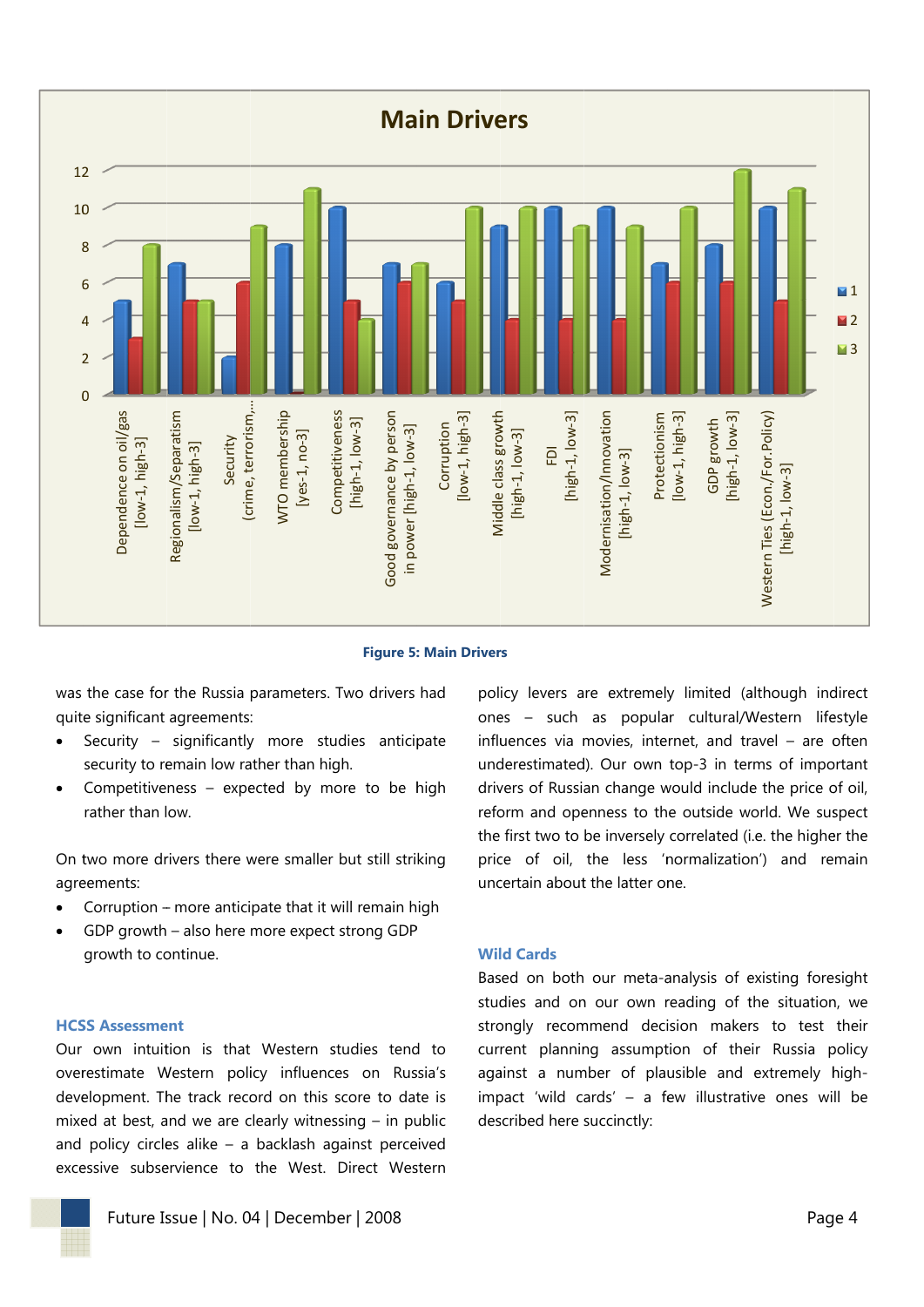**An accelerated energy transition**. In flexing its geopolitical muscle through energy, economic and military power (witness the Georgia events in late summer 2008) Russia may actually be killing the hen that has been laying the hydrocarbon Fabergé eggs. By politicizing the issue of energy security in an era of ever accelerating technological change and at a time when the current financial-economic crisis is already pushing a number of key Western countries to advocate and allocate money to a massive 'Green New Deal', Russia may be hit with the towards a post- hydrocarbon era much sooner than is currently anticipated. Given the importance we attribute to oil and gas prices in determining Russia's future, we see this as the single most important wild card with enormous (and quite uncertain) implications on all parameters of future Russia's.

**Political collapse**. Our own view of Russia's current excessively-centralized political system is that of an extremely brittle house of cards held together by a corrupt and intrigue-ridden Kremlin deprived of sustainable adaptation mechanisms. This leaves the system highly vulnerable to a variety of both internal or external shocks such as coups, succession shocks or bottom-up rebellions (from disgruntled clans, lobbies, regional elites, army factions<sup>1</sup> or even popular revolt).

**A Russian Boom**. There is no reason to exclude an extremely successful and yet non-status quo Russian future. We have grown accustomed to think of such a scenario in hydrocarbon terms, but it might equally occur through other sources of post-industrial wealth. If (and it is a big if indeed – based on both Russia's own record and that of most other petro-dollar-inebriated states) Russia, based on Putin's clear model for the future, does manage to bootstrap its way out of its current predicament through massive state-financed investments in successful sectors of the economy (e.g. in nano- or bio-technology), it may become a widely admired new model for a new post-liberal democratic 'modernity'.

-

**Caucasian wars**. The Northern Caucasus remains the most likely area of internal conflict within the Russian Federation – with enormous potential spill-over effects. Chechnya has reached some semblance of stability under its current strongman Kadyrov, but the underlying tensions have far from abated. Much less appreciated in the West are the situations in the other Northern Caucasian republics – all with myriad political, socioeconomic and ethnic grievances. Russia's recent recognition of the independence of Southern Ossetia and Abkazia has fuelled further discontent in the region.

#### **Conclusions**

Western policymakers have grown accustomed to thinking about Putin's new Russia as an increasingly stable and predictable partner that does not require any fundamental adjustments in the West's decade-old Russia-policy. This policy consensus consists of constructive, patient, long-term engagement wherever and whenever cooperation is possible, combined with some minimal hedging against dramatic policy reversals – in policy areas ranging from energy to defence planning. By the same token many Western captains of industry small and great have accepted a similar policy – even those with quite recent memories of policy reversals and enormous economic losses. It is clear that Russia's gigantic and multi-faceted potential will always attract over-sized (and thus over-exposed) hopes. What this meta-analysis of existing foresight studies clearly indicates, however, is that most experts who have taken close and dispassionate looks at Russia's future have come to a much more ambivalent view of Russia's future than (until recently) was the mainstream of Western thinking on Russia. We therefore suggest the following recommendations:

- To accept and confront the deep uncertainty surrounding Russia's future more openly than has currently been the case. Analytical correctness is in this case more important than 'political correctness' (even towards the Russian elites);
- To start paying more attention to developing better hedging strategies against the downside-risks on

 $1$  A recent survey of Russian elites indicated that the armed forces are the most disgruntled of all groups questioned.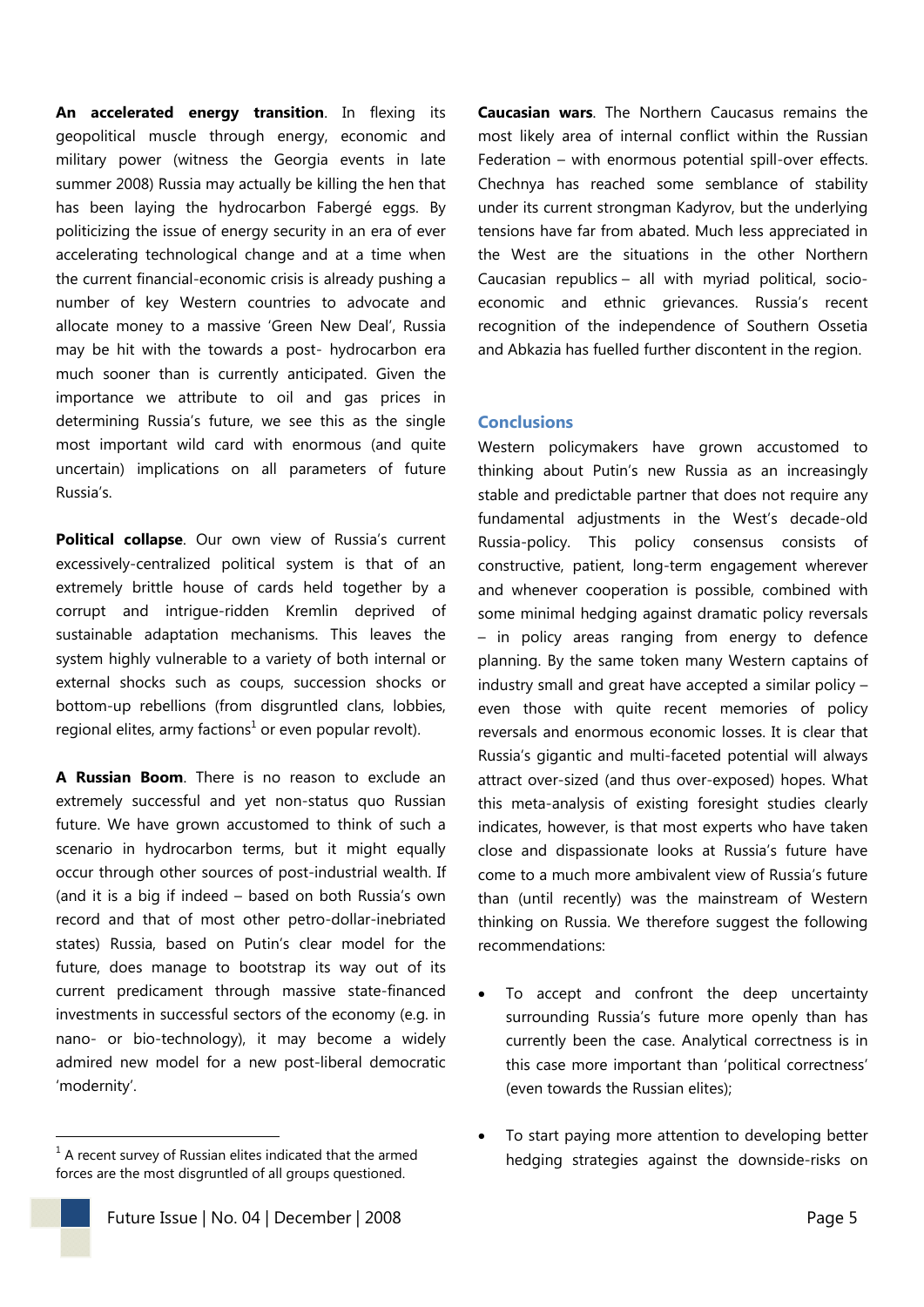Russia (without falling into the other extreme of undermining the still very real upside-risks);

 To improve the current deplorable state of the West's knowledge about Russia, without which sound strategic decisions are highly unlikely to ever see the light of day.

#### **Further Reading**

Akindinova, N.V. (2005) "Forecasting the Development and Structure of the Russian Banking System," *Problems of Economic Transition vol. 48 no. 6*, M.E. Sharpe, Inc.

- Alexeev, Denis. (2006) "Russia and the System of Transatlantic Security: Perspectives for the Future," *Occasional Papers Series, no. 1*, George C. Marshall European Centre for Security Studies.
- Danreuther, Roland. (2001) "Can Russia Sustain its Dominance in Central Asia?" *Security Dialogue vol. 32(2) pp. 245-258*. Sage Publications, Oslo.
- Dunlop, John B. and Menon, Rajan. (2006) "Chaos in the North Caucasus and Russia's Future," *Survival vol. 48, no. 2, pp.97-114*.
- Eidinow, Esther and Taylor, Adrian. (2006) "Russia and the World: Scenarios to 2025," *World Scenario Series*, World Economic Forum.
- Giannoulis, Alexis. (2007) "The Trends of Russia's Defense Industry," *The Centre for Russia and Eurasia*, DSTProgramme.
- Herd, Graeme P. and Sargyzan, Gargik. (2007) "Debating Russian Demographic Security: Trends and Future Trajectories," *Security Index No. 2(82) vol. 13, pp. 51-67*.
- Lindblad, Anders et al. (2005) "Russian Biological and Chemical Weapons Capabilities: Future Scenarios and Alternatives of Actions," *User Report*, Swedish Defence Agency.
- Makarov, Alexey. "New Energy Consumption and Supply Trends (Worldwide and Russia)," *Energy Research Institute*, The Russian Academy of Sciences, Moscow.
- Makarychev, Andrei S. "Islands of Globalization: Regional Russia and the Outside World," *Centre for Security Studies and Conflict Research*, Geneva.
- Medvedev, Sergei. (2006) "EU-Russian Relations: Alternative futures," *The Finnish Institute of International Affairs*.
- Pabst, Adrian. (2004) "Where is Russia Heading For?- Horizon 2020," *Luxembourg Institute for European and International Studies*, Working Document.
- Remington, Thomas F. (2004) "Political Conflict and Institutional Design: Paths of party development in Russia," *Journal of Communist Studies and Transition Politics vol. 14:1 pp. 201-223*, Routledge.
- Robinson, Mark L. (2005) "Oil and Gas Investments in Russia: Time to Review the Risk?" *Deloitte Energy & Resources*: October.
- Rumer, Eugene B. (1994) "The Building Blocks of Russia's Future Military Doctrine," *RAND Institute*, Arroyo Center.
- Schweizer, P. et al. (2001) "Russia: Its Place in the 21<sup>st</sup> Century and Implications for the United States," *Hudson Institute*.

#### **Picture Cover**

Saint Basil's Cathedral, Moscow, Russia; Asguskov, (2008), GNU-FDL; http://commons.wikimedia.org/wiki/Commons:GNU\_Free\_Docu mentation License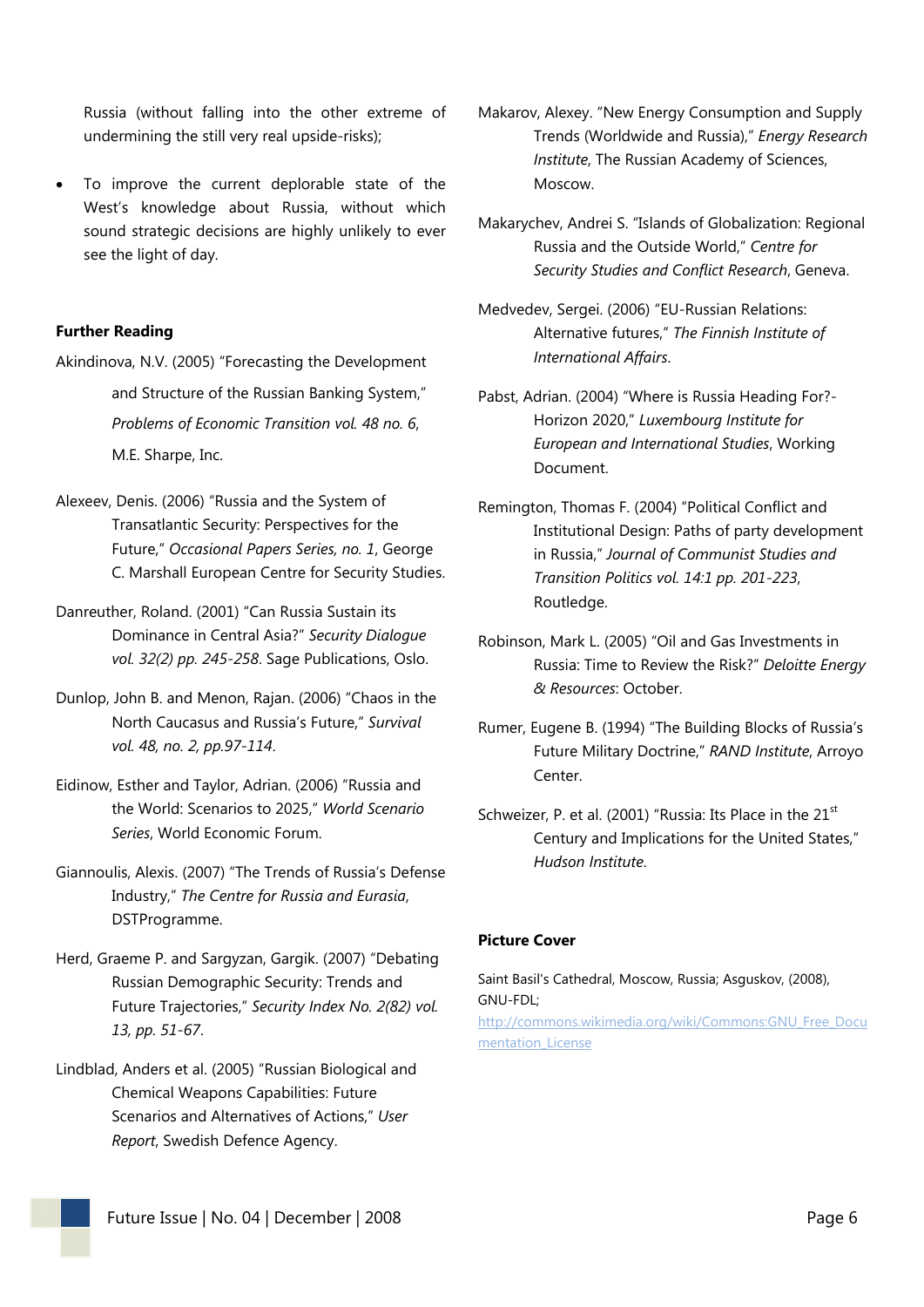#### **Annex – Parameters for Future Russia's**

#### **1. Polity**

**Centralisation**: which level of the Russian state apparatus is responsible for policy making and implementation? 1 stands for a concentration of power at the national government, 2 for a balanced division between the centre and the region and 3 stands for a concentration of power on the lower government levels.

**Stability**: absence of a threat of significant players out to replace the government by non-parliamentary means. 1 stands for big threats, 2 for some threats and 3 for no threats, i.e. high stability.

**Democracy:** extent to which the Russian government guarantees free and fair elections, the rule of law and free expression of opinions. 1 stands for autocracy, 2 stands for some democracy and 3 stands for liberal democracy.

**Strength**: extent to which policy making and implementation can be influenced by interest groups, be they religious communities, organized crime or big companies. 1 stands for a weak state, 2 for a moderately strong state and 3 for a very strong state, i.e. one that is not susceptible to pressure from interest groups.

**Corruption:** importance of bribes and other illegal incentives in public policy making and implementation. 1 stands for corrupt, 2 for more or less rule-abiding and 3 for rule-abiding.

#### **2. Economy**

**Differentiation:** whether the Russian economy is based on one type of product or on many kinds of product. 1 stands for a uniform economy, 2 for a somewhat diverse economy and 3 for a diverse economy.

**Growth:** is the economy growing or stagnating? 1 stands for stagnation, i.e. a growth of 0% or slightly more, 2 for moderate growth, about 5% and 3 for a strong growth of 8% or more.

**Freedom of the market:** does the government interfere strongly with the economy, or does it take a laissez-faire attitude? 1 stands for a managed economy, 2 for a moderate interference and 3 for a free market.

**Competitive advantage:** on which economic factor does Russia rely to gain profits? 1 stands for natural resources, 2 for labour-intensive activities and 3 for technology-driven activities.

**Openness:** to what extent is the Russian market protected against outside competitors and investors? 1 stands for protectionism, 2 for moderate openness and 3 for an open market.

#### **3. Society**

**Population growth:** is the Russian population growing or not? 1 stands for decline, 2 for stagnation and 3 for growth.

**Civil society development:** are the Russians in associations and organizations or are they functioning mainly outside of formal social ties? 1 stands for atomization, i.e. few associations and organizations, 2 for some social ties and 3 for a networked society, a Russia where many people are members of associations and organizations.

**Tolerance:** Russian appreciation phenomena like homosexuality, immigrants' cultures and Islam. 1 stands for xenophobia, 2 for some tolerance and 3 for a liberal attitude.

#### **4. Russia in the world**

**Restraint:** is Russia behaving like a superpower, throwing its weight around in the international arena, or will it take a more modest approach and not meddle too much in foreign affairs? 1 stands for assertive, 2 for some restraint and 3 for a restrained way of conducting foreign and security policy.